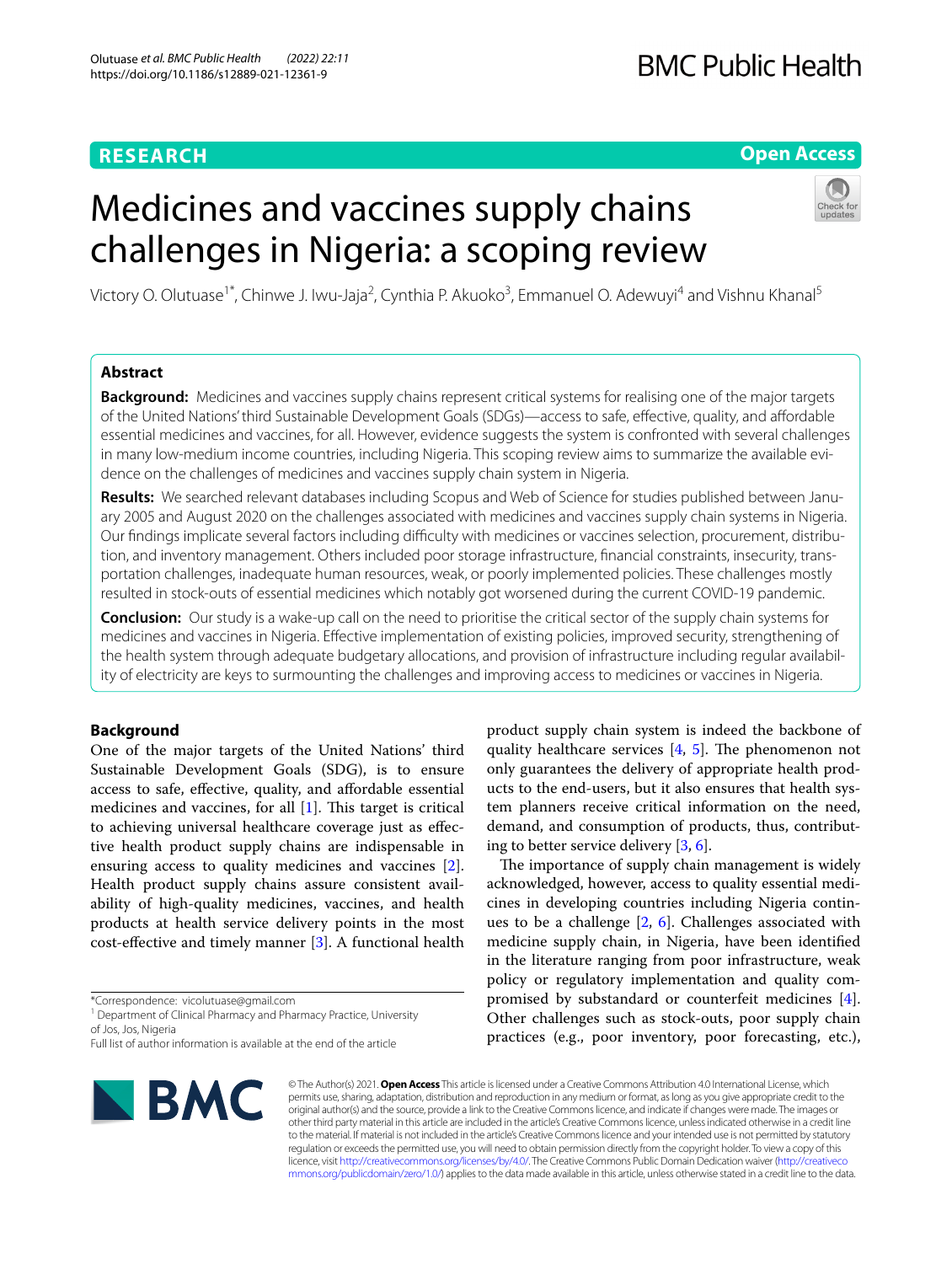and inadequate human resources, amongst other factors, have been reported  $[3, 7-11]$  $[3, 7-11]$  $[3, 7-11]$  $[3, 7-11]$ . To mitigate some of these challenges and improve the efficiency of medicines supply chains in Nigeria, some strategies have been implemented including the development of policies and programs such as the National Drug Policy, Nigeria Supply Chain Policy for Pharmaceuticals, National Drug Distribution Guidelines, regulation of human resources development, and engagement of professionals or personnel with relevant skills [[12](#page-13-8)]. Despite these strategies, the supply chain system, in Nigeria, remains weak and inefficient  $[2]$ .

So far, some studies, aimed at identifying the challenges associated with the supply chain systems for medicines or vaccines, have been conducted in Nigeria [\[2](#page-13-1), [3,](#page-13-2) [7](#page-13-6), [9–](#page-13-9) [11\]](#page-13-7). However, to the best of our knowledge, no study has systematically reviewed the challenges either in the form of a scoping or a systematic review. It is important that these challenges are reviewed, pooling all the evidence, to facilitate the development of robust interventions. This study, thus, summarizes available evidence on the challenges of medicines and vaccines supply chain system in Nigeria. The study is aimed at a comprehensive review of challenges often ecountered in medicine and vaccine supply chain systems in the country. Consequently, we have chosen a scoping review, against a systematic review since the latter addresses precise questions, using a more predefned set of outcomes [[13\]](#page-13-10). Also, while medicines and vaccines are both medicinal products that could be used for treatment or prevention of diseases, respectively, the supply chain of vaccines requires cold storage while medicines do not, except for some medications such as insulin. Hence, where appropriate, we have attempted to highlight supply chain challenges that are peculiar to vaccines. Findings in this study contribute to a better understanding of the subject, identify gaps in knowledge for future studies, as well as provide current evidence for policymakers on the challenges of medicines' supply chain systems in Nigeria.

#### **Methods**

This scoping review was conducted following the Joanna Briggs Institute methodology for scoping reviews [\[14](#page-14-0)]. We conducted a knowledge synthesis of existing research on the challenges associated with medicines and vaccines supply chains between 2005 and 2020 in Nigeria. This scoping review aims to answer the question of 'what are the challenges of medicines and vaccines supply chain systems in Nigeria'?

#### **Search strategy**

The search strategy for this study was decided and documented by VOO and CJI. The search strings were decided and extracted based on some preliminary articles from journals such as the Journal of Pharmaceutical Health Services Research and Vaccine [[2](#page-13-1), [15](#page-14-1)]. Searches were conducted in the Scopus and Web of Science (WOS) databases. These databases have large abstracts and citations covering numerous academic publications such as scientifc journals, books, and conference proceedings. Moreover, the databases have a rich collection of research output in the feld of medicine and health sciences coupled with a dynamic and fexible search engine for retrieving articles.

Since the main aim of this review was to extract empirical evidence on the challenges of medicine and vaccine supply chains in Nigeria, the search strategy was focused on identifying original research publications, reviews of original research, and case studies, and included all publications in these categories, both published or in the press, open or standard access options. We observed a rise in publication on medicine supply chain management from 2005 to 2020. Using the search terms, the databases were searched by titles, keywords, abstracts, and indexed keywords as shown in Table [1](#page-2-0). The search was done in the English language and limited to studies carried out between January 2005 and August 2020. The search strings and keywords in Table [1](#page-2-0) were applied frst to medicines and subsequently replicated for vaccines. All searches were carried out in August and September 2020 and documented in an Excel workbook. An additional search was conducted in March 2021.

#### **Duplicate Screening**

All bibliographic citations extracted from Scopus were downloaded in a comma-delimited (CSV) format. VOO coordinated the search strategy, combined all CSV fles into one fle and used the remove duplicate function in Excel to remove 239 duplicates out of a total of 991 downloaded citations. We found a total of 1,844 relevant citations from the Web of Science database. Web of science has the feature of combining search results and removing duplicates. This feature was used to remove 514 duplicates. A total of 2,082 citations (including their titles, journal, year of publication, abstracts, keywords, and authors) was imported into Rayyan, a web-based systematic review software [[16](#page-14-2)] for further duplicate screening and subsequent screening of titles and abstracts based on inclusion and eligibility criteria.

#### **Inclusion and eligibility criteria**

A two-stage screening process was carried out as required by the scoping review methodology set in Joanna Briggs Institute Manual for Evidence Synthesis [[17\]](#page-14-3). Articles that qualifed for inclusion focused on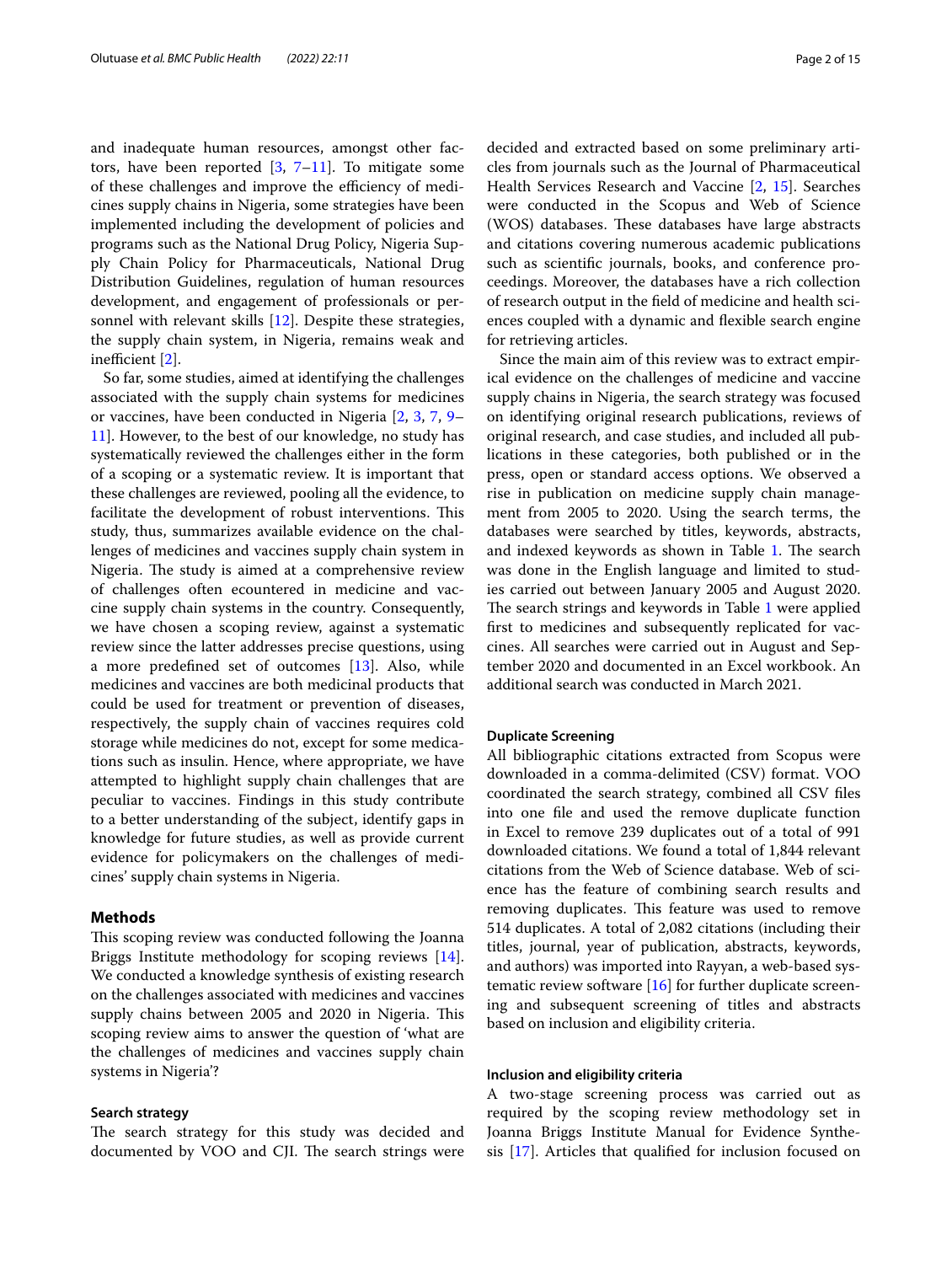#### <span id="page-2-0"></span>**Table 1** Search strings and keywords

| <b>SN</b>      | Variable                                 | <b>Search Items</b>                                        |
|----------------|------------------------------------------|------------------------------------------------------------|
|                | Medicine supply chain challenges         | Medicine supply Nigeria                                    |
|                |                                          | Supply chain of medicines Nigeria                          |
|                |                                          | Challenges of medicine supply Nigeria                      |
| 2              | Medicine selection challenges            | Medicine selection Nigeria                                 |
|                |                                          | Challenges of medicine selection Nigeria                   |
| 3              | Medicine Quantification challenges       | Medicine quantification Nigeria                            |
|                |                                          | Challenges of medicine quantification Nigeria              |
| $\overline{4}$ | Medicine Procurement challenges          | Medicine procurement Nigeria                               |
|                |                                          | Challenges of medicine procurement Nigeria                 |
| 5              | Medicine Distribution challenges         | Medicines distribution Nigeria                             |
|                |                                          | Challenges of medicine distribution Nigeria                |
| 6              | Medicine Storage challenges              | Medicine's storage Nigeria                                 |
|                |                                          | Challenges of medicine storage Nigeria                     |
| 7              | Medicine Inventory management challenges | Inventory management of medicines Nigeria                  |
|                |                                          | Challenges of inventory management of<br>medicines Nigeria |

<span id="page-2-1"></span>**Table 2** Inclusion and eligibility criteria for this review

| SN             | Criteria                           | <b>Explanation</b>                                                                                                                                                      |
|----------------|------------------------------------|-------------------------------------------------------------------------------------------------------------------------------------------------------------------------|
|                | Medicine supply chain challenges   | The article should focus on medicine supply chain challenges                                                                                                            |
| 2              | Medicine selection challenges      | The article should focus on medicine selection challenges                                                                                                               |
| 3              | Medicine Quantification challenges | The article should focus on medicine quantification challenges                                                                                                          |
| 4              | Medicine procurement challenges    | The article should focus on medicine procurement challenges                                                                                                             |
| 5              | Medicine distribution challenges   | The article should focus on medicine distribution challenges                                                                                                            |
| 6              | Medicine storage challenges        | The article should focus on medicine storage challenges                                                                                                                 |
|                | Medicine inventory challenges      | The article should focus on medicine inventory challenges                                                                                                               |
| $\overline{4}$ | Nigeria                            | The article should focus on medicine supply chain challenges, medicine selection, procurement, distribution,<br>storage and inventory management challenges in Nigeria. |
| 5              | Study period                       | The article should cover 2005 and 2020                                                                                                                                  |
| 6              | Study type                         | The article must be an original empirical study, review of original research or a case that focuses on medicine<br>supply chain challenges                              |

at least one of the two main variables shown in Table [2](#page-2-1). The studies had to be original research, review of original research or case published in English between 2005 and 2020. Conceptual papers describing one or more of the study variables were excluded. We applied the inclusion and eligibility criteria (Table [2\)](#page-2-1), first in the selection of articles for medicines supply chain challenges and subsequently, vaccines supply chain challenges.

#### **Title, abstract and full‑text screening**

After screening and removing 459 duplicates via Rayyan, there were 1623 unique articles left for title and abstract screening. To avoid bias, the BLIND-review feature in Rayyan was activated for all authors to conduct an independent review of titles and abstracts based on the inclusion criteria. After this screening, there were initial 45 conficts. Reviewers met to resolve these conficts following the simple majority rule of two out of three reviewers. It, therefore, followed that two out of three reviewers' decision on inclusion or exclusion was affirmed. The full texts of 55 screened articles were thereafter attached to the citations already imported into Rayyan and were further reviewed for inclusion. Twenty-eight full texts were found irrelevant to the scoping review questions or objective and were thus excluded (see details in Table [3](#page-3-0)). Twenty-seven full-text articles were fnally included for analysis (see details in Table [4](#page-5-0)). Through further Google scholar search, one relevant article was found and was included in the fnal list of 28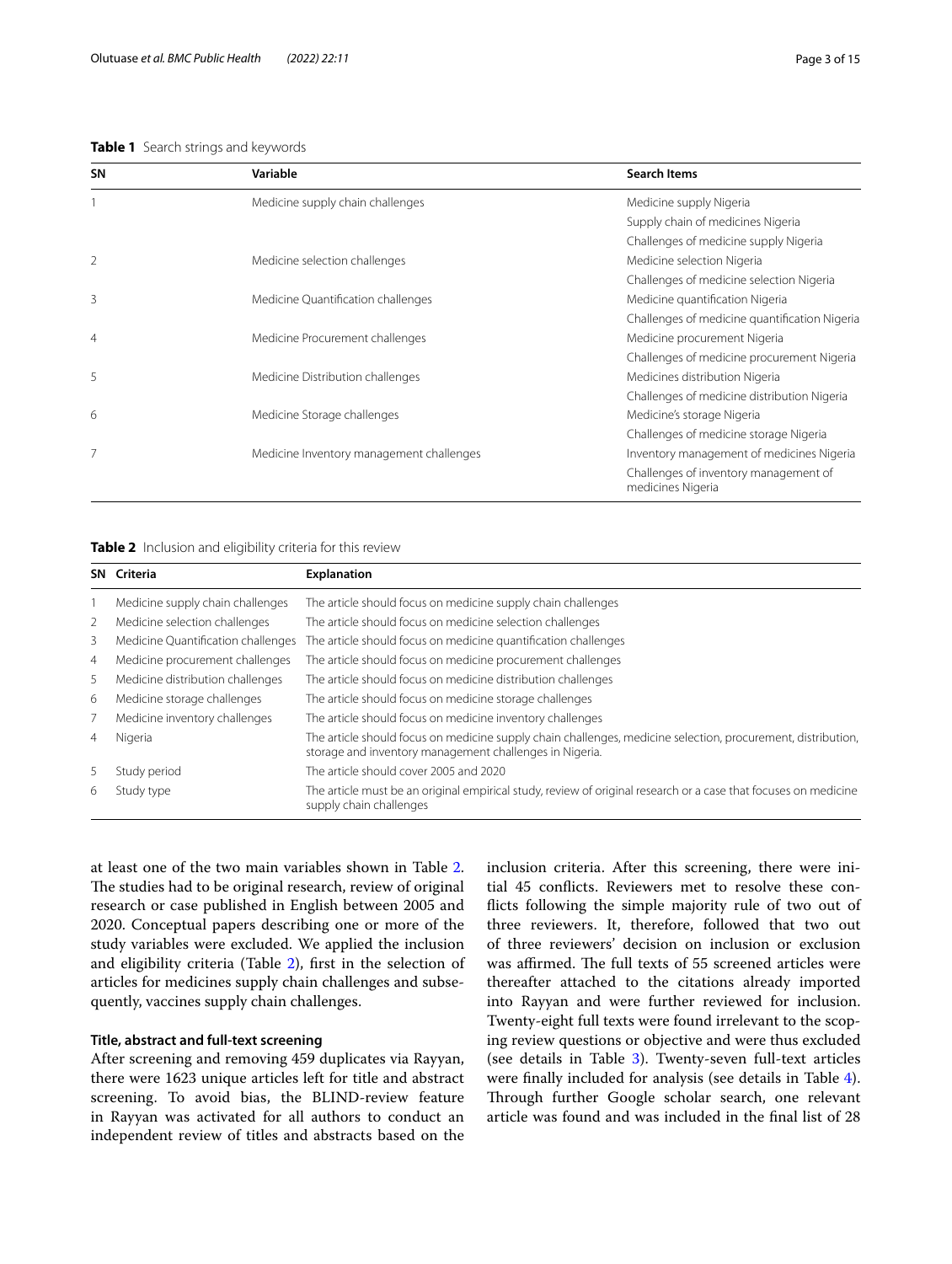# <span id="page-3-0"></span>**Table 3** Excluded full texts based on eligibility criteria

| SΝ             | <b>Authors</b>                   | <b>Title</b>                                                                                                                                                                                             | Year | Reason                                                                      |
|----------------|----------------------------------|----------------------------------------------------------------------------------------------------------------------------------------------------------------------------------------------------------|------|-----------------------------------------------------------------------------|
| 1              | (Millar et al., 2014)            | Patterns and predictors of malaria care-seeking,<br>diagnostic testing, and artemisinin-based combi-<br>nation therapy for children under five withfever in<br>Northern Nigeria: a cross-sectional study | 2014 | Irrelevant because it does not focus on medicine<br>supply chain challenges |
| $\overline{2}$ | (Unger et al., 2014)             | Treating diarrhoeal disease in children under<br>five: the global picture                                                                                                                                | 2014 | Irrelevant because the full text does not capture<br>study variables        |
| 3              | (Mangham-jefferies et al., 2014) | What determines providers' stated preference for<br>the treatment of uncomplicated malaria?                                                                                                              | 2014 | Irrelevant because the full text does not capture<br>study variables        |
| 4              | (Palafox, n.d.)                  | Mapping the private commercial sector distribu-<br>tion chain for antimalarials in six low-income<br>countries in Africa and South East Asia                                                             | 2014 | Irrelevant because the full text does not capture<br>study variables        |
| 5              | (Obitte et al., 2009)            | Survey of drug storage practice in homes, hospi-<br>tals, and patent medicine stores in Nsukka, Nigeria                                                                                                  | 2020 | Irrelevant because the full text does not capture<br>study variables        |
| 6              | Babalola, Stella and Lawan, Umar | Factors predicting BCG<br>immunization status in northern Nigeria: a<br>behavioral-ecological perspective                                                                                                | 2009 | Irrelevant because the full text does not capture<br>study variables        |
| 7              | Urban, Boris                     | Interventions to increase the distribution of vac-<br>cines in Sub-Saharan<br>Africa: a scoping review                                                                                                   | 2019 | Irrelevant because the full text does not capture<br>study variables        |
| 8              | (Karp et al., 2015)              | Evaluating the value proposition for improving<br>vaccine<br>thermostability to increase vaccine impact in low<br>and middle-income countries                                                            | 2018 | Irrelevant because the full text does not capture<br>study variables        |
| 9              | (Bassey et al., 2018)            | The global switch from trivalent oral polio vaccine<br>(tOPV) to bivalent oral polio vaccine (bOPV): facts,<br>experiences and lessons learned from the south-<br>south zone; Nigeria, April 2016        | 2018 | Irrelevant because the full text does not capture<br>study variables        |
| 10             | (Odume, 2020)                    | Taking tuberculosis preventive therapy imple-<br>mentation to national scale: the Nigerian PEPFAR<br>Program experience                                                                                  | 2020 | Irrelevant because the full text does not capture<br>study variables        |
| 11             | (Griswold et al., 2018)          | Evaluation of Treatment Coverage and Enhanced<br>Mass Drug Administration for Onchocerciasis and<br>Lymphatic Filariasis in Five Local Government<br>Areas Treating Twice Per Year in Edo State, Nigeria | 2018 | Irrelevant because the full text does not capture<br>study variables        |
| 12             | (Petersen et al., 2017)          | Surveillance for falsified and substandard<br>medicines in Africa and Asia by local organizations<br>using the low-cost GPHF Minilab                                                                     | 2017 | Irrelevant because the full text does not capture<br>study variables        |
| 13             | (Mangham-jefferies et al., 2015) | Mind the gap: knowledge and practice of provid-<br>ers treating uncomplicated malaria at public and<br>mission health facilities, pharmacies and drug<br>stores in Cameroon and Nigeria                  | 2015 | Irrelevant because the full text does not capture<br>study variables        |
| 14             | (Rao et al., 2017)               | Immunization supply chains: Why they matter and<br>how they are changing                                                                                                                                 | 2017 | Irrelevant because the full text does not capture<br>study variables        |
| 15             | (Wright et al., 2017)            | Improving iSC performance through outsourc-<br>ing - Considerations for using third-party service<br>providers to increase innovation, capacity, and<br>efficiency                                       | 2017 | Irrelevant because the full text does not capture<br>study variables        |
| 16             | (Ward & Kynvin, 2015)            | Consumer-focused supply chains: a cross-case<br>comparison of medicine appeal and acceptance<br>in India, Uganda, and Nigeria                                                                            | 2015 | Irrelevant because the full text does not capture<br>study variables        |
| 17             | (Molemodile et al., 2017)        | Evaluation of a pilot intervention to redesign the<br>decentralised vaccine supply chain system in<br>Nigeria                                                                                            | 2017 | Irrelevant because the full text does not capture<br>study variables        |
|                | (Osadebe et al., 2017)           | Assessing Inactivated Polio Vaccine Introduction<br>and Utilization in Kano State, Nigeria, April -<br>November 2015                                                                                     | 2017 | Irrelevant because the full text does not capture<br>study variables        |
| 18             | (Hirsh Bar Gai et al., 2018)     | Evaluating scenarios of locations and capacities for<br>vaccine storage in Nigeria                                                                                                                       |      | Irrelevant because the full text does not capture<br>study variables        |
| 19             | (Bangura et al., 2020)           | Barriers to Childhood Immunization in Sub-Saha-<br>ran Africa: A Systematic Review                                                                                                                       | 2020 | Irrelevant because the full text does not capture<br>study variables        |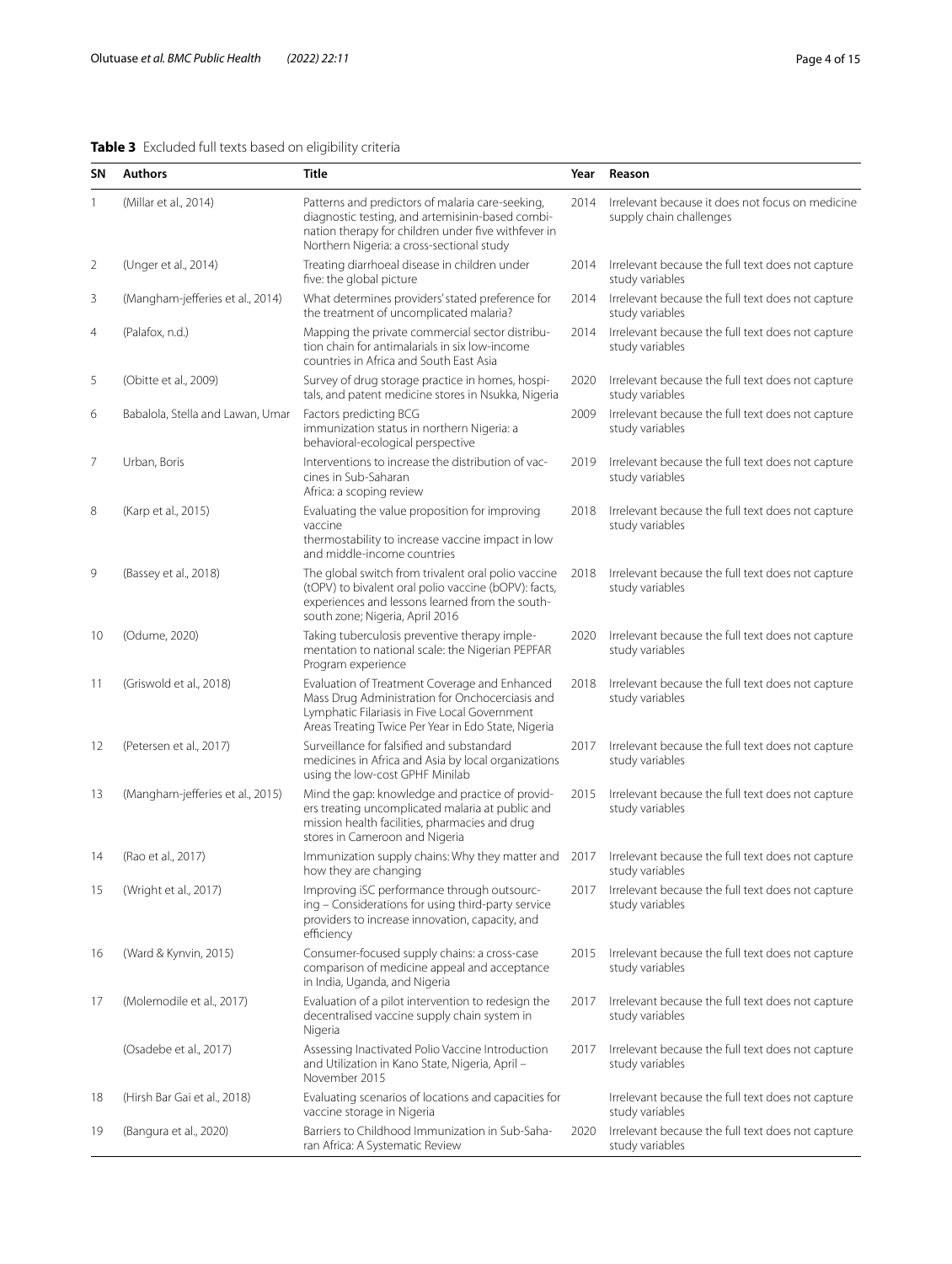#### **Table 3** (continued)

| SΝ | <b>Authors</b>           | <b>Title</b>                                                                                                                            | Year | Reason                                                               |
|----|--------------------------|-----------------------------------------------------------------------------------------------------------------------------------------|------|----------------------------------------------------------------------|
| 20 | (Daniel & Oladapo, 2006) | Default from tuberculosis treatment programme<br>in Sagamu, Nigeria Default from Tuberculosis<br>Treatment Programme in Sagamu, Nigeria | 2006 | Irrelevant because the full text does not capture<br>study variables |
| 21 | (Ikoh et al., 2009)      | The influence of "Stock Out" on health-seeking<br>behaviour of low-income women in Uyo urban,<br>Akwa Ibom State, Nigeria               | 2009 | Irrelevant because the full text does not capture<br>study variables |
| 22 | (Aina et al., 2017)      | Preliminary results from direct-to-facility vaccine<br>deliveries in Kano, Nigeria                                                      | 2017 | Irrelevant because the full text does not capture<br>study variables |
| 23 | (Tougher et al., 2009)   | The private commercial sector distribution chain<br>for antimalarial drugs in Benin Findings from a<br>rapid survey                     | 2009 | Irrelevant because the full text does not capture<br>study variables |
| 24 | (Brien et al., 2018)     | Treat the Pain Program Megan                                                                                                            | 2018 | Irrelevant because the full text does not capture<br>study variables |
| 25 | (Monath et al., 2016)    | Yellow fever vaccine supply: A possible solution                                                                                        | 2016 | Irrelevant because the full text does not capture<br>study variables |
| 26 | (Sutter & Cochi, 2019)   | Inactivated Poliovirus Vaccine Supply Shortage: Is<br>There Light at the End of the Tunnel?                                             | 2019 | Editorial comment                                                    |
| 27 | (Oleribe et al., 2017)   | Individual and socioeconomic factors associated<br>with childhood immunization coverage in Nigeria                                      | 2017 | Irrelevant because the full text does not capture<br>study variables |

articles for analysis. Figure [1](#page-8-0) presents a fow chart of the article selection process in this study.

#### **Limitations of the methods**

#### **Data extraction**

Nine articles were allocated to three reviewers (VOO, CJI, and CKA.) each for data extraction. The reviewers extracted the data following the data extraction matrix as suggested in literature  $[13]$  $[13]$ . The extracted data included individual studies' characteristics such as author(s), title, year of publication, journal, the focus of the paper, type of paper, methodology, and key fndings based on objectives. These extracted data were captured in an Excel spreadsheet and later analyzed both quantitatively and qualitatively to answer the scoping review questions. It should, however, be noted that analyses did not extend to the quality of included articles as this is only a scoping review [\[13](#page-13-10)].

#### **Data summary and synthesis**

Microsoft Excel was used to determine frequencies and simple percentages of the data. These were used to describe the nominal data extracted and to provide a summary of the data (see Table [5](#page-9-0)). Meanwhile, we performed a qualitative analysis of the included articles' key fndings via Atlas.ti version 7. One of the authors (VOO) served as the administrator in this instance. The administrator created the project bundle and shared it with the other four authors. After an initial qualitative data analysis of key fndings by the administrator, other authors further synthesized additional fndings.

The possibility of missing additional evidence related to this subject is likely as articles published in unaccredited or un-indexed journals, considered predatory, may have been missed from the search strategy.

#### **Results**

Database searches produced a total of 2,835 citations, out of which 27 articles were included in this review (see Figure [1](#page-8-0) and Table [4\)](#page-5-0). Analysis of the general characteristics of included articles (see Table [5](#page-9-0)) shows that about 68 per cent (n=19) of the articles were published between 2016 and 2020. The remaining articles were published between 2005 and 2015 ( $n = 9$ , 32%). Most of the reviewed papers were original research articles (n=25, 89%). Also, 79 per cent of the articles were published in international journals such as 'Research in Social and Administrative Pharmacy', and 'Vaccine'. Fifty per cent of the articles focused on Medicine supply challenges  $(n = 14)$  while the remaining 50% focused on vaccine supply challenges  $(n = 14)$ .

The frequency for the number of articles reporting each challenge was calculated (see Table [6](#page-9-1)). Issues relating to medicines or vaccines stockouts topped the list of challenges. Eighteen per cent of the articles (n=8) highlighted these challenges on stockouts, while 14 per cent of the articles (n=6) reported on human resource challenges, storage challenges and technical issues respectively. Eleven per cent of the articles  $(n=5)$  further reported on fnancial challenges, transportation and distributions challenges, policies, and SOPs challenges respectively. Issues on poor data management of medicines and vaccines supply were the least reported (7%, n=3 articles).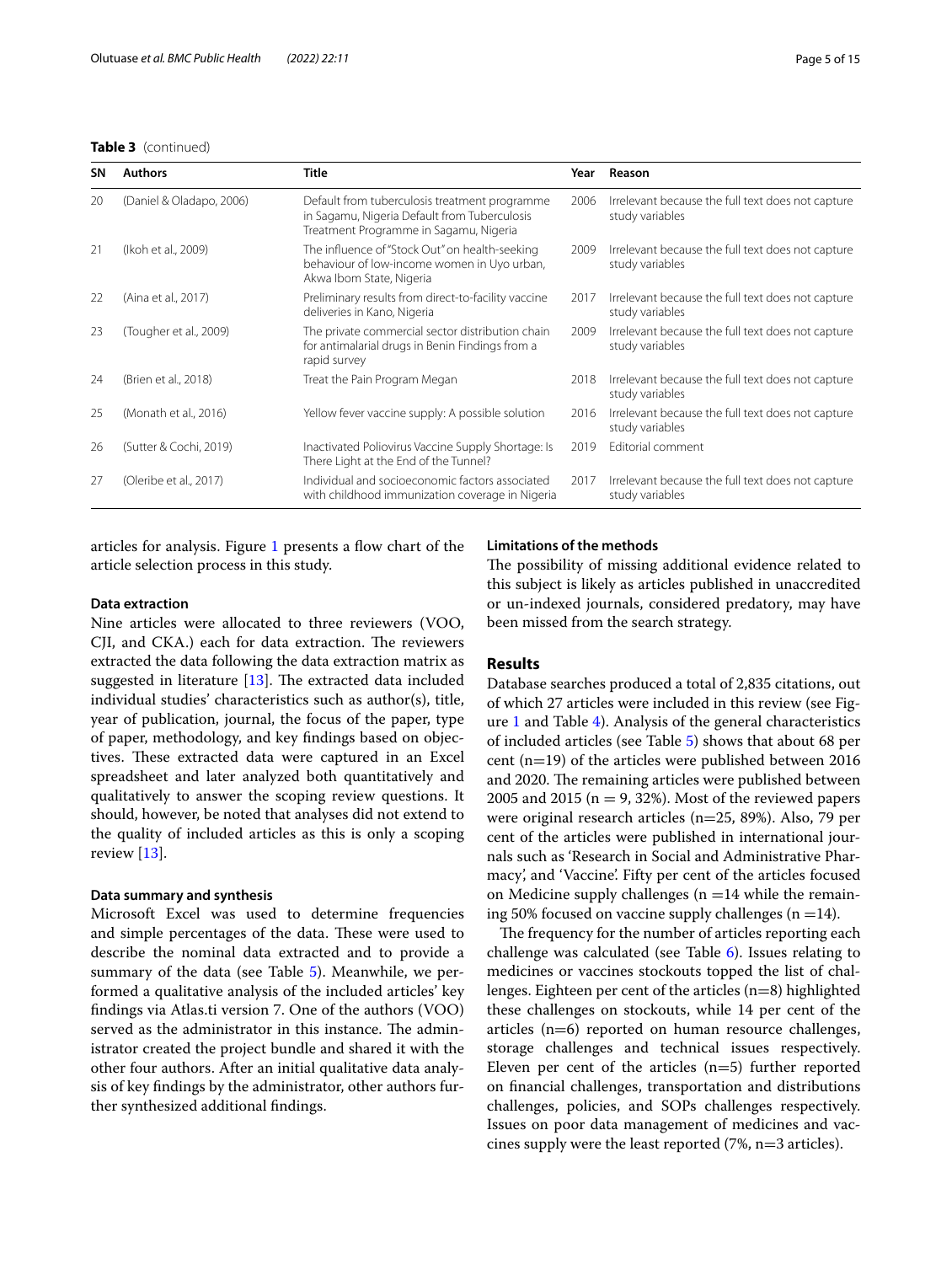|                | Table 4 Included studies in the scoping review                                                                                                                                              |                                         |                                                                  |                  |                             |           |               |
|----------------|---------------------------------------------------------------------------------------------------------------------------------------------------------------------------------------------|-----------------------------------------|------------------------------------------------------------------|------------------|-----------------------------|-----------|---------------|
| $\overline{5}$ | Title                                                                                                                                                                                       | Authors                                 | Journal<br>Year                                                  | Journal Coverage | Type of paper               | Focus     | Methodology   |
|                | Understanding Private Sector Antimalar-<br>ial Distribution Chains: A Cross-Sectional<br>Mixed Methods Study in Six Malaria-<br><b>Endemic Countries</b>                                    | Palafox et al                           | Public Library of Science (PLoS ONE)<br>2014                     | Global           | Original research           | Medicines | Mixed methods |
| $\sim$         | for the non- and partial vaccination of<br>Differential determinants and reasons<br>children among Nigerian caregivers                                                                      | Sato 2019                               | Elsevier<br>2020                                                 | Global           | Original research Vaccines  |           | Quantitative  |
| $\sim$         | Comparative Analysis of Supply-Side<br>Access to Routine Immunization: A<br>Disparities between Northern and<br>Southern Nigeria                                                            | Eboreime Ejemai                         | Public Library of Science (PLoS ONE)<br>2015                     | Global           | Original research           | Vaccines  | Quantitative  |
| 4              | Procurement and Supply Management<br>System for MDR-TB in Nigeria: Are the<br>Early Warning Targets for Drug Stock<br>Outs and Over Stock of Drugs Being<br>Achieved?                       | Jatau et al                             | Public Library of Science (PLoS ONE)<br>2015                     | Global           | Original research Medicines |           | Quantitative  |
| 5              | The availability, pricing and affordability<br>of three essential asthma medicines in<br>52 low- and middle-income countries                                                                | Babar et al                             | Springer International<br>2013                                   | Global           | Original research Medicines |           | Quantitative  |
| $\circ$        | duction of Inactivated Poliovirus Vaccine<br>Succeeding in New Vaccine Introduc-<br>tion: Lessons Learned From the Intro-<br>in Cameroon, Kenya, and Nigeria                                | Scotney et al                           | The Journal of Infectious Diseases<br>2017                       | Global           | Original research Vaccine   |           | Quantitative  |
| $\sim$         | The status of hepatitis B control in the<br>African region                                                                                                                                  | <b>Breakwell</b>                        | Pan African Medical Journal (PAMJ)<br>2017                       | African          | Original research Vaccine   |           | Quantitative  |
| ${}^{\infty}$  | Immunogenicity study on the measles<br>An evaluation of the cold chain tech-<br>nology in South-East, Nigeria using<br>vaccines                                                             | Olietal                                 | Pan African Medical Journal (PAMJ)<br>2017                       | African          | Original research           | Vaccine   | Quantitative  |
| $\circ$        | Reorganizing Nigeria's Vaccine Supply<br>Storage Facilities, But More Storage Is<br>Chain Reduces Need For Additional<br>Required                                                           | Shittu et al                            | <b>Health Affairs</b><br>2016                                    | Global           | Original research Vaccine   |           | Quantitative  |
| $\supseteq$    | solution to childhood immunization in<br>Khana local government area of Rivers<br>Identifying barriers and sustainable<br>State, Nigeria.                                                   | C.I.; Alex-Hart B.A.<br>Tobin-West      | International Quarterly of Community<br>Health Education<br>2011 | Global           | Original research Medicine  |           | Quantitative  |
| $\equiv$       | Expanded Programme on Immunization<br>(EPI) for Four Child Killer Diseases under<br>the Military and Civilian Regimes in<br>Analysis of the Performance of<br>Nigeria, 1995-1999; 2000-2005 | Ajala A.S.; Matobo T.A;<br>Obioha E.E.; | Studies on Ethno-Medicine<br>2010                                | Global           | Review                      | Medicine  | Quantitative  |
| $\supseteq$    | Improving cold chain systems: Chal-<br>lenges and solutions                                                                                                                                 | , 2017)<br>(Ashoket al.                 | 2017 Vaccine                                                     | Global           | Report                      | Vaccine   | Qualitative   |

<span id="page-5-0"></span>**4** Included studies in the scoping review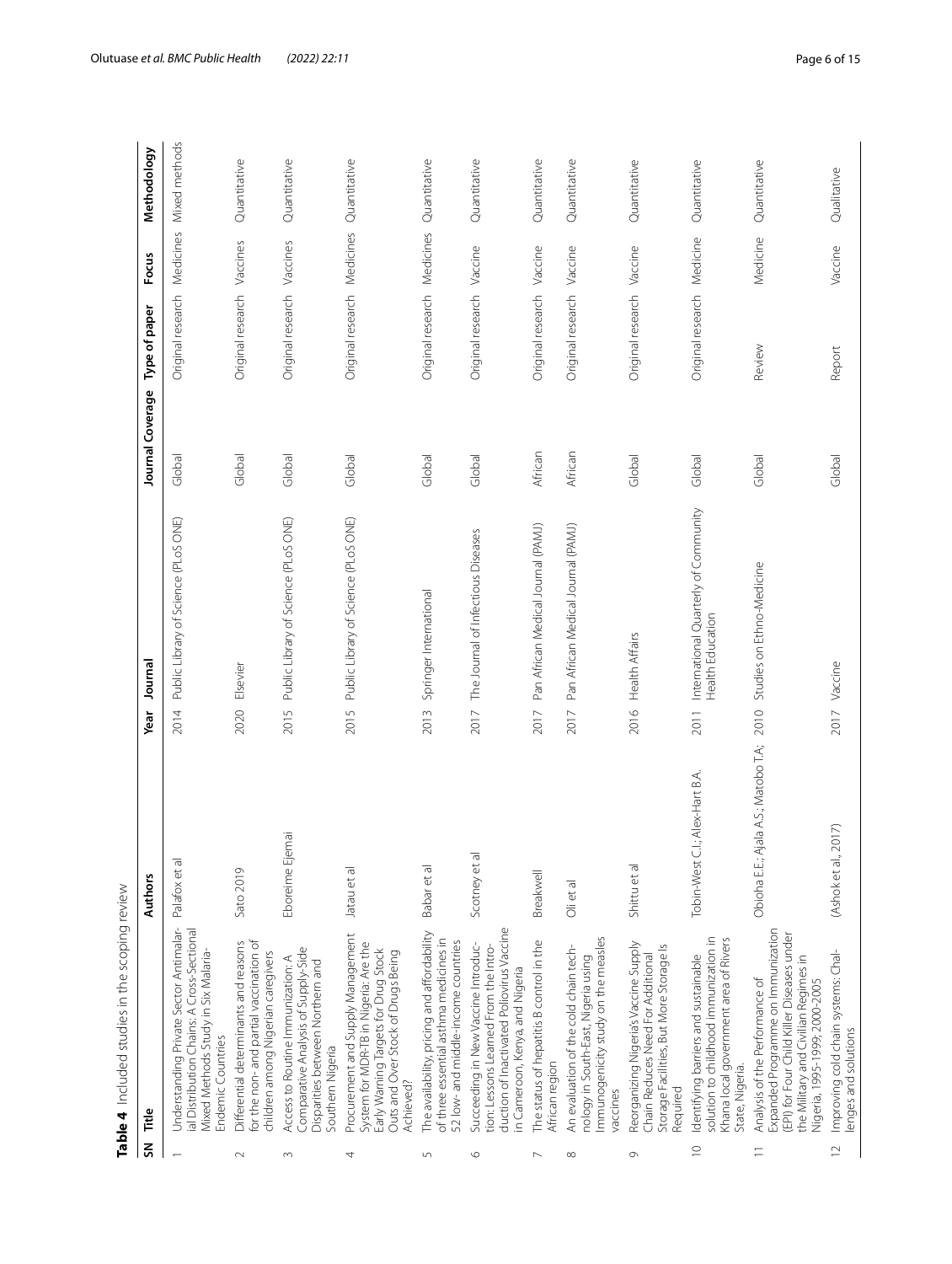|                         | Table 4 (continued)                                                                                                                                                                                          |                               |                                        |                                              |                  |                             |           |               |
|-------------------------|--------------------------------------------------------------------------------------------------------------------------------------------------------------------------------------------------------------|-------------------------------|----------------------------------------|----------------------------------------------|------------------|-----------------------------|-----------|---------------|
| $\overline{\mathsf{s}}$ | Title                                                                                                                                                                                                        | Authors                       | Journal<br>Year                        |                                              | Journal Coverage | Type of paper               | Focus     | Methodology   |
| $\frac{1}{2}$           | Vaccine wastage in Nigeria: An assess-<br>vaccinator knowledge, attitudes and<br>ment of wastage rates and related<br>practices                                                                              | al., 2017)<br>(Wallace et     | Vaccine<br>2017                        |                                              | Global           | Original research Medicine  |           | Quantitative  |
| $\overline{4}$          | Maternal reasons for non-immunisation<br>and partial immunisation in northern<br>Nigeria                                                                                                                     | Babalola S.                   |                                        | 2011 Journal of Peadiatrics and Child Health | Global           | Original research Medicine  |           | Quantitative  |
| $\frac{5}{1}$           | hor-<br>Assessment of community knowledge<br>compliance in Ogun State, southwest<br>programme, challenges in ivermectin<br>and participation in onchocerciasis<br>drug delivery, distribution and<br>Nigeria | al., 2018)<br>(Surakat et     | Infection, Disease & Health<br>2018    |                                              | Global           | Original research           | Medicine  | Quantitative  |
| $\frac{1}{2}$           | perspective from stakeholders in Nigeria<br>How the quality of essential medicines<br>is perceived and maintained through<br>the pharmaceutical supply chain: A                                              | Amadi C., Tsui E.K.           | Pharmacy<br>2019                       | Research in Social and Administrative        | Global           | Original research Medicine  |           | Qualitative   |
| $\overline{1}$          | most critical challenges of pharmaceuti-<br>The headache of medicines' supply in<br>Nigeria: An exploratory study on the<br>cal outbound value chains                                                        | & Mbohwa, 2020)<br>(Aigbavboa | Procedia Manufacturing<br>2020         |                                              | Global           | Original research Medicine  |           | Quantitative  |
| $\frac{8}{1}$           | Poor performance of medicines logistics<br>and supply chain systems in a develop-<br>ing country context: lessons from<br>Nigeria                                                                            | al., 2018)<br>(Chukwu et      | Services Research<br>2018              | Journal of Pharmaceutical Health             | Global           | Original research Medicine  |           | Mixed methods |
| $\overline{0}$          | Supply chain management of health<br>commodities for reducing global<br>disease burden                                                                                                                       | al., 2017)<br>(Chukwu et      | Pharmacy<br>2017                       | Research in Social and Administrative        | Global           | Original research Medicines |           | Quantitative  |
| 20                      | Medicine supply management in Nige-<br>ria: A case study of ministry of health,<br>Kaduna state                                                                                                              | (Mohammed & Magaji, 2007)     | Sciences<br>2008                       | Nigerian Journal of Pharmaceutical           | African          | Original research           | Medicines | Mixed methods |
| $\overline{21}$         | systems factors affecting the implemen-<br>Through service providers' eyes: Health<br>tation of tuberculosis control in Enugu<br>State, South-Eastern Nigeria                                                | Ogbuabor, D.C                 | BMC Infectious diseases<br>2020        |                                              | Global           | Original research           | Medicines | Qualitative   |
| 22                      | Introduction and Utilization in Kano<br>Assessing Inactivated Polio Vaccine<br>State, Nigeria                                                                                                                | (Osadebe et al., 2017)        | Journal of Infectious diseases<br>2017 |                                              | Global           | Original                    | Vaccine   | Qualitative   |
| 23                      | Transforming vaccines supply chains in<br>Nigeria                                                                                                                                                            | (Sarley et al., 2017)         | 2017 Vaccine                           |                                              | Global           | Report                      | Vaccine   | Qualitative   |
| 24                      | Impact of vaccine stockouts on immuni- (Gooding et al., 2019)<br>zation coverage in Nigeria                                                                                                                  |                               | 2019 Vaccine                           |                                              | Global           | Original                    | Vaccine   | Quantitative  |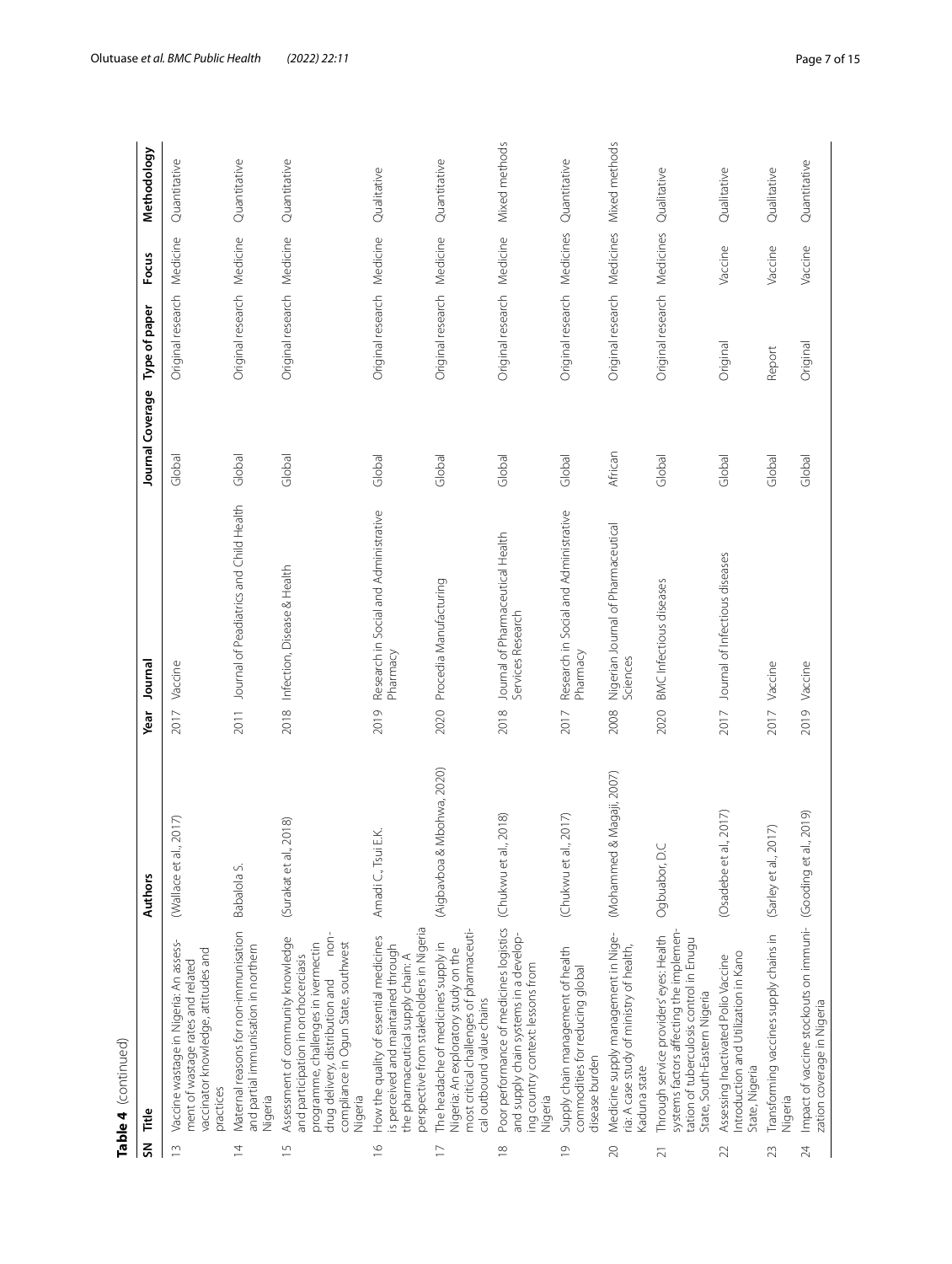| State, Nigeria<br>SN Title |                                                                                                                                                                     |                           |                                                                            |                                |                 |         |                      |
|----------------------------|---------------------------------------------------------------------------------------------------------------------------------------------------------------------|---------------------------|----------------------------------------------------------------------------|--------------------------------|-----------------|---------|----------------------|
|                            |                                                                                                                                                                     | Authors                   | Year Journal                                                               | Journal Coverage Type of paper |                 | Focus   | Methodology          |
|                            | 25 Experiences from polio supplementary<br>mmunization activities in Anambra                                                                                        | al., 2014)<br>(Onyeka et  | 2014 Nigerian Journal of Clinical Practice                                 | Nigerian                       | Original        |         | Vaccine Quantitative |
|                            | 26 Vaccine Storage and Handling Practices (H. A et al., 2013)<br>among routine immunization service<br>providers in a metropolitan city of<br>North-Central Nigeria |                           | 2019 Journal of Community Medicine and<br>Primary Health Care              | African                        | <b>Driginal</b> | Vaccine | Quantitative         |
| Viqeria                    | 27 Factors affecting vaccine handling and<br>torage practices among immunization<br>service providers in Ibadan, Oyo State,                                         | (Dairo & Osizimete, 2016) | 2016 African Health Sciences                                               | African                        | Original        | Vaccine | Quantitative         |
| Perspective                | Supply Chain, a Community of Practice<br>28 The Challenges of Nigeria Vaccine                                                                                       | (Omole et al., 2019)      | 2019 International Journal of Research and<br>Scientific Innovation (URSI) | Global                         | Original        | Vaccine | Mixed methods        |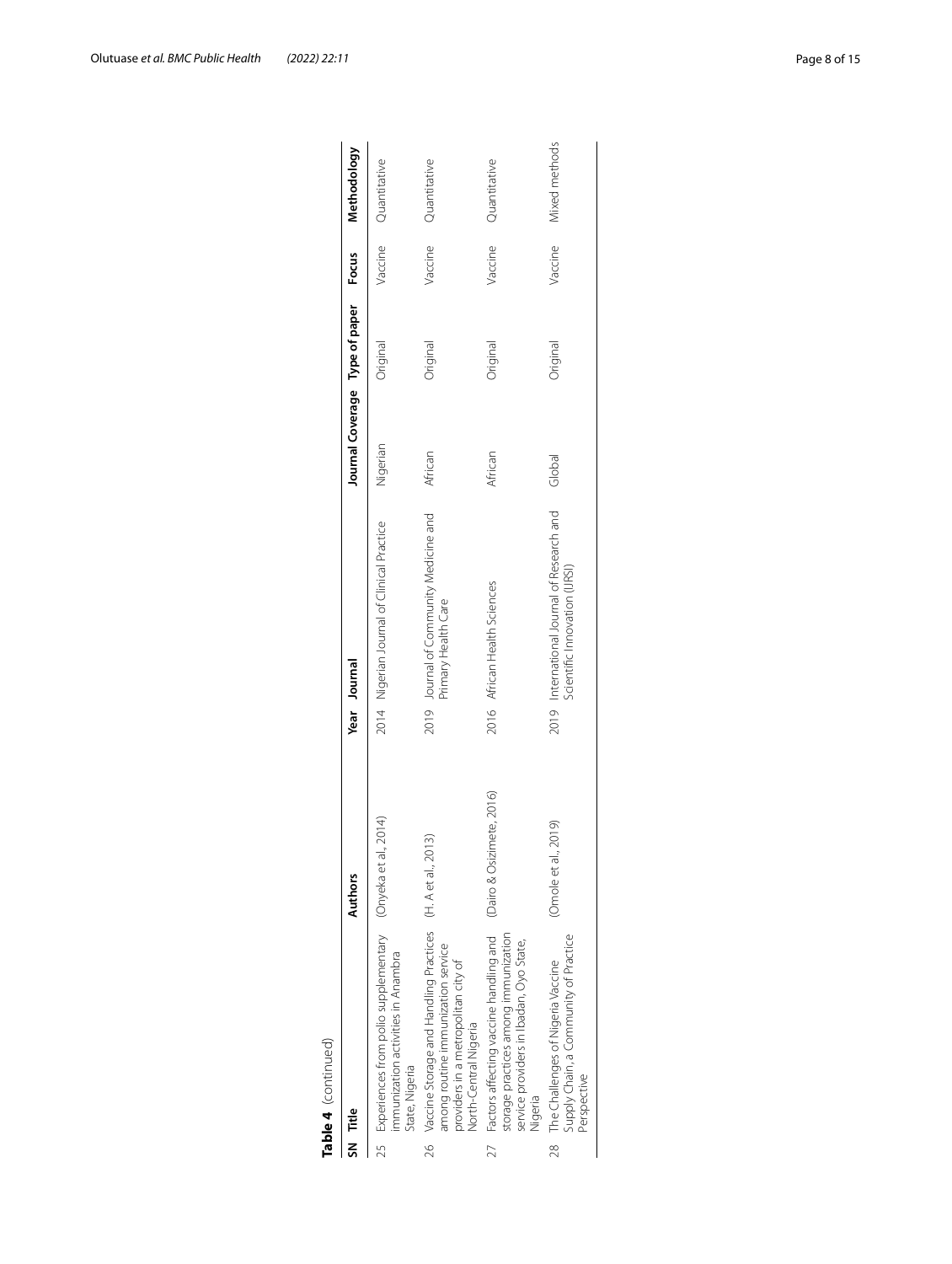

<span id="page-8-0"></span>Key fndings, answering the scoping review question, are summarized in Table [7](#page-10-0), and presented in the sub-sections below.

# **Question: What are the challenges of medicines and vaccines supply chain in Nigeria?**

While medicine and vaccine supply chains are recognised, globally, as a key driver of access to medicines, evidence indicates that the system is often faced with many challenges. The objective of this scoping review was to summarize what is known about these challenges in Nigeria. In this review half of the studies (50%) reported on the challenges confronting medicine supply chains, while the other half (50%) reported the vaccine supply challenges in the country. The challenges were further categorized into themes as presented in Table [7.](#page-10-0)

### **Human resource challenges**

Professionally, pharmacists play substantial roles in several aspects of medicine supply chains, yet not without challenges in aspects such as forecasting, procurement, inventory control, distribution and logistics management information system as reported by some authors [[8\]](#page-13-11). Lack of support for personnel involved in medicine logistics and killing of personnel due to insurgency, inadequate personnel, lack of human resources, as well as corruption, were some of the medicine supply chain challenges identifed in some states in Nigeria [\[2](#page-13-1), [3,](#page-13-2) [8](#page-13-11), [18\]](#page-14-4). In a study to evaluate access to immunization services in the Southern and Northern regions of Nigeria, inadequate human resources and vaccines were reported at service delivery points [[19\]](#page-14-5).

#### **Financial challenges**

An analysis of the expanded program on immunisation (EPI), indicated that there was poor coverage of the program due to shortage in vaccine supply and low funding for the program [[20,](#page-14-6) [21](#page-14-7)]. Furthermore, corruption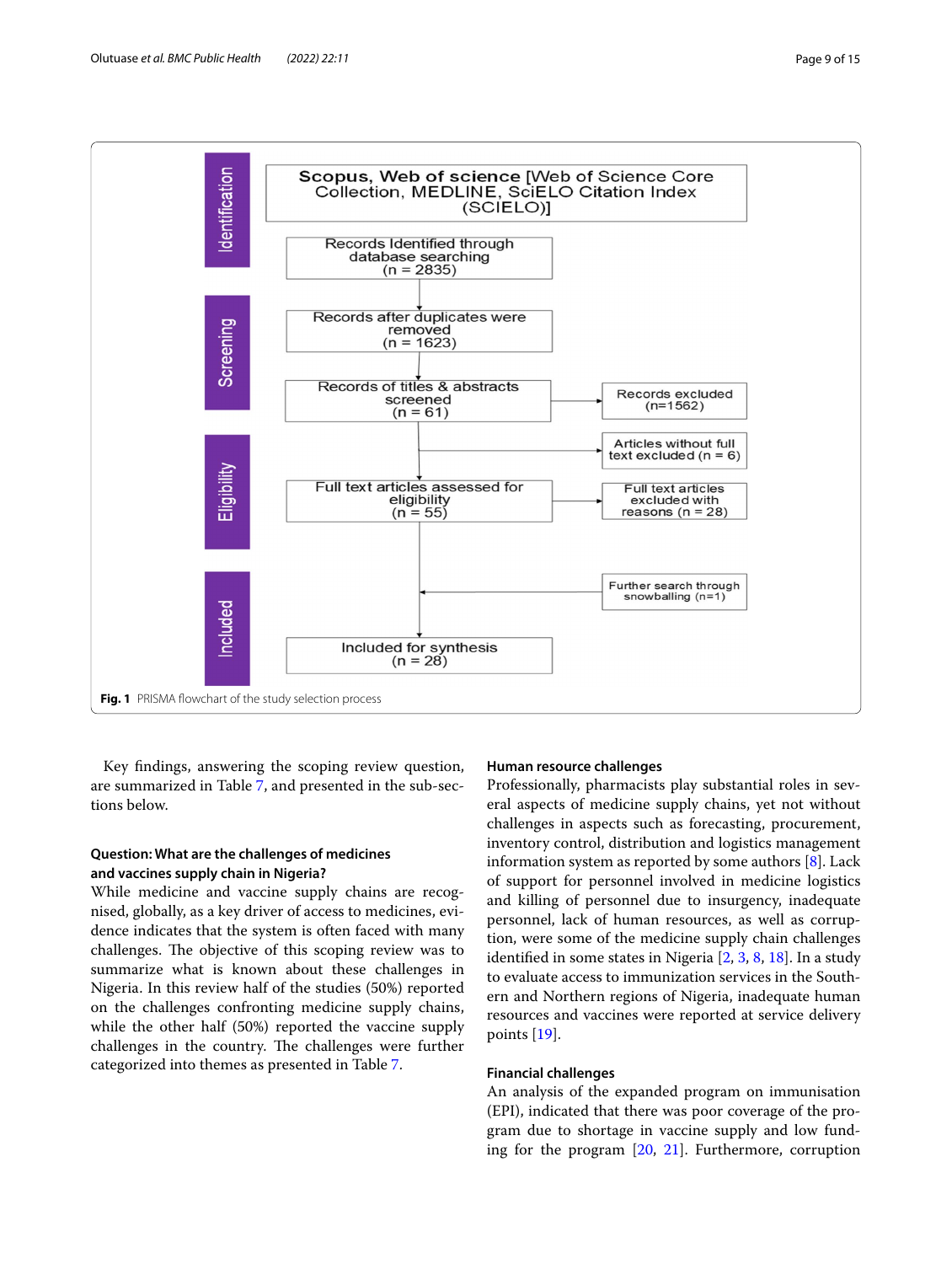<span id="page-9-0"></span>**Table 5** General characteristics of included scoping reviews  $(n=28)$ 

| <b>Characteristic</b>                | <b>Number</b>  | Percentage (%) |
|--------------------------------------|----------------|----------------|
| Total number of included<br>articles | 28             | 100%           |
| Publication year                     |                |                |
| 2005 - 2010                          | $\overline{2}$ | 7%             |
| 2011 - 2015                          | 7              | 25%            |
| 2016 - 2020                          | 19             | 68%            |
| Journal coverage                     |                |                |
| Nigerian                             | 1              | 4%             |
| African                              | 5              | 18%            |
| Global                               | 22             | 79%            |
| Focus of study                       |                |                |
| Medicine                             | 14             | 50%            |
| Vaccine                              | 14             | 50%            |
| Type of paper                        |                |                |
| Original research                    | 25             | 89%            |
| Report                               | $\overline{2}$ | 7%             |
| Review                               | 1              | 4%             |
| Methodology                          |                |                |
| Quantitative                         | 19             | 68%            |
| Qualitative                          | 5              | 18%            |
| Mixed method                         | $\overline{4}$ | 14%            |

concerning funds meant for medicine supply, poor or inadequate funding, and lack of funds are some of the medicine and vaccine supply chain fnancial challenges, that have been reported by authors [[2,](#page-13-1) [18](#page-14-4), [20](#page-14-6), [22,](#page-14-8) [23](#page-14-9)].

#### **Delay, transportation, and distributions challenges**

Challenges related to delays in supply and operational logistics are commonly highlighted in studies [[23](#page-14-9)[–26](#page-14-10)]. For example, delay in importation and difficulty in maintaining the delivery vehicles in the supply of antimalarials

were identifed in a study in Nigeria [[25](#page-14-11)]. Similarly, delay in the distribution of medicines for multi-drug resistant tuberculosis, due to delay in the submission of inventory reports, coupled with inaccurate reports and transportation challenges such as breakdown of vehicles were reported by some authors [\[24](#page-14-12)]. Inability to maintain optimum vaccine temperatures in delivery vehicles was also reported as a vaccine supply chain challenge in an evaluation of cold chain technology on measles vaccines [\[26](#page-14-10)]. A study reported the interruption of Tuberculosis (TB) drugs supply handled by logistics company, due to ineffective distribution of the medicines to the health facilities [[27\]](#page-14-13). Insecurity during transportation of vaccines, inability to maintain the integrity of vaccines in the supply chain, and logistics distance between manufacturer and Nigeria were all identifed as vaccine supply challenges in a recent study  $[23]$  $[23]$ . There are equally other challenges including damaged products and packages, unorganised supplies due to multiple distribution channels in the country which is associated with a high level of pilferage and loss on transit [[2\]](#page-13-1)

#### **Policy and standard operating procedure challenges**

Issues around poor policy or policy implementation rank among major challenges confronting the medicine supply chain system in Nigeria. A recent qualitative study, for example, highlighted the challenges posed by the lack of stringent policies or weak implementation of existing policies on the distribution and quality of medicines in the country  $[4]$  $[4]$ . Additional evidence implicates weak supply chain practices and a poor system of regulation [[2,](#page-13-1) [3](#page-13-2)]. Challenges such as poor procurement, incomplete forecasting, data collection and management, sub-optimal implementation of policies were further reported [\[2](#page-13-1), [8\]](#page-13-11). It has been discovered that non-adherence to certain policies on vaccine administration led to excessive consumption exceeding supply which translated to Inactivated

<span id="page-9-1"></span>**Table 6** Frequency of articles reporting each challenge

| <b>Theme</b>                                          | No of articles | <b>Frequency of articles</b><br>reporting each<br>challenge |
|-------------------------------------------------------|----------------|-------------------------------------------------------------|
| Human resource challenges                             | 6              | 14%                                                         |
| Financial challenges                                  |                | 11%                                                         |
| Transportation and distributions challenges           |                | 11%                                                         |
| Policies and SOPs challenges                          |                | 11%                                                         |
| Storage challenges                                    | 6              | 14%                                                         |
| Issues relating to medicines or vaccines stockouts    | 8              | 18%                                                         |
| Technical issues                                      | 6              | 14%                                                         |
| Poor data management of medicines and vaccines supply |                | 7%                                                          |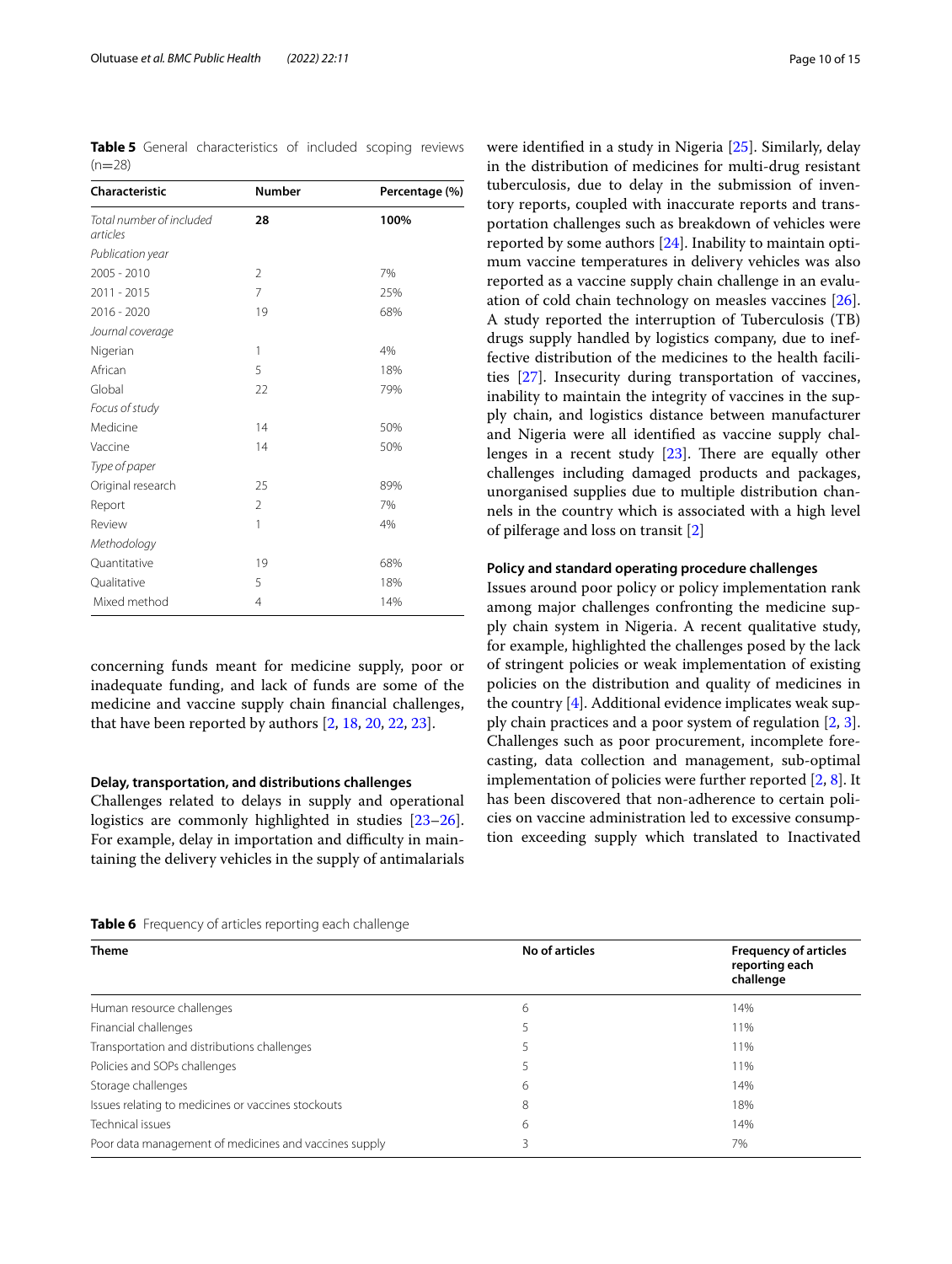#### <span id="page-10-0"></span>**Table 7** Summary of key findings from data synthesis

| Theme                                                         | <b>Key findings</b>                                                                                                                                                                                                                                                                                                                                                                                                    | <b>Studies</b>                                                                                                                                                                                  |
|---------------------------------------------------------------|------------------------------------------------------------------------------------------------------------------------------------------------------------------------------------------------------------------------------------------------------------------------------------------------------------------------------------------------------------------------------------------------------------------------|-------------------------------------------------------------------------------------------------------------------------------------------------------------------------------------------------|
| Human resource challenges                                     | Challenges experienced by pharmacists with the<br>various aspects of the supply chain<br>Lack of support for personnel involved in medicine<br>logistics, inadequate personnel, lack of human<br>resources as well as corruption, killing of personnel<br>due to insurgency                                                                                                                                            | (Chukwu et al., 2018) (Eboreime et al., 2015)<br>(Chukwu et al., 2017)<br>(Mohammed & Magaji, 2007)<br>(Aigbavboa & Mbohwa, 2020)                                                               |
| Financial challenges                                          | Lack of financial resources, Poor funding for vac-<br>cine supply                                                                                                                                                                                                                                                                                                                                                      | (Mohammed & Magaji, 2007)<br>(Chukwu et al., 2018)<br>(Sarley et al., 2017)<br>(Omole et al., 2019)<br>(Obioha et al., 2010)                                                                    |
| Delay, transportation and distributions challenges            | Delays in importation and difficulty in maintaining<br>delivery vehicles. Distribution challenge due to<br>delay in submission of inventory reports and sub-<br>mission of inaccurate inventory reports, insecurity<br>during transportation of vaccines and logistics dis-<br>tance between manufacturer and Nigeria. Inability<br>to monitor and maintain optimum temperatures<br>for vaccines during transportation | (Palafox et al., 2014)<br>(Jatau et al., 2015)<br>(Omole et al., 2019)<br>(Oli et al., 2017)<br>(Ogbuabor, 2020)                                                                                |
| Policies and Standard Operating Procedure (SOP)<br>challenges | Inadequate implementation of medicine distribu-<br>tion policies, sub-optimal implementation of<br>policies, non-adherence to policies                                                                                                                                                                                                                                                                                 | (Chukwu et al., 2017)<br>(Amadi & Tsui, 2019)<br>(Chukwu et al., 2018)<br>(Scotney et al., 2017)                                                                                                |
| Infrastructure and storage challenges                         | Disruption of the supply chain through the<br>destruction of storage facilities, inadequate<br>storage facilities for ivermectin, inadequate cold<br>storage facilities, inadequate ice-packs                                                                                                                                                                                                                          | (Aigbavboa & Mbohwa, 2020)<br>(Surakat et al., 2018)<br>(Shittu et al., 2016)<br>(Ashok et al., 2017)<br>(Sarley et al., 2017)<br>(Ameen et al., 2013)                                          |
| Issues including medicines or vaccines stockouts              | Stock-outs, substandard medicines, shortage of<br>vaccine stock and vaccine stock-outs, Regular<br>stock-outs of essential medicines due to inefficient<br>inventory management systems, equipment and<br>corruption, Inadequate supply of vaccines                                                                                                                                                                    | (Aigbavboa & Mbohwa, 2020) (Babalola 2011)<br>(Sato, 2019)<br>(Gooding et al., 2019)<br>(Chukwu et al., 2018)<br>(Obioha et al., 2010)<br>(Mohammed & Magaji, 2007)<br>(Breakwell et al., 2017) |
| Technical issues                                              | Interruption of drug supplies, Unreliable vaccine<br>supply, Inefficient procurement systems, Damaged<br>products and packages, loss of potency of cold<br>chain medical supplies, Irregular power supply<br>and use of archaic technology in vaccine handling,<br>inadequate ice blocks to maintain a cold chain                                                                                                      | (Breakwell et al., 2017)<br>(Ogbuabor, 2020)<br>(Babar et al., 2013)<br>(Dairo & Osizimete, 2016) (Ashok et al., 2017)<br>(Onyeka et al., 2014)                                                 |
| Poor data management of medicines and vaccines<br>supply      | Poor procurement, incomplete forecasting, poor<br>data collection, use and management, Poor reli-<br>ability and availability of data for forecasting and<br>decision making, Sub-optimal data on vaccine<br>stock, Poor reliability and availability of data for<br>forecasting and decision making                                                                                                                   | (Chukwu et al., 2018)<br>(Omole et al., 2019)<br>(Wallace et al., 2017)                                                                                                                         |

Poliovirus Vaccine (IPV) stockout in Nigeria between March 2015 and June 2016 [\[28](#page-14-14)].

### **Infrastructure and storage challenges**

Challenges bordering on infrastructure are equally highlighted in studies, for instance, in a survey among health workers, 62% of respondents mentioned inadequate storage facilities for medicines as one of the challenges encountered in the distribution of ivermectin [\[29](#page-14-15)]. Disruption of the supply chain through the destruction of storage facilities is similarly noted [[3](#page-13-2)]. Substandard, inadequate vaccines storage facilities have also been identifed especially in the local government areas of Nigeria [[30\]](#page-14-16). Some of the challenges that affected cold chain performance were inadequate dry and cold chain storage facilities [\[22](#page-14-8), [31](#page-14-17)]. A study on the storage practices of vaccines in a state in Nigeria reported that only 28.6% of the health facilities had functional thermometers in their stores [\[32](#page-14-18)].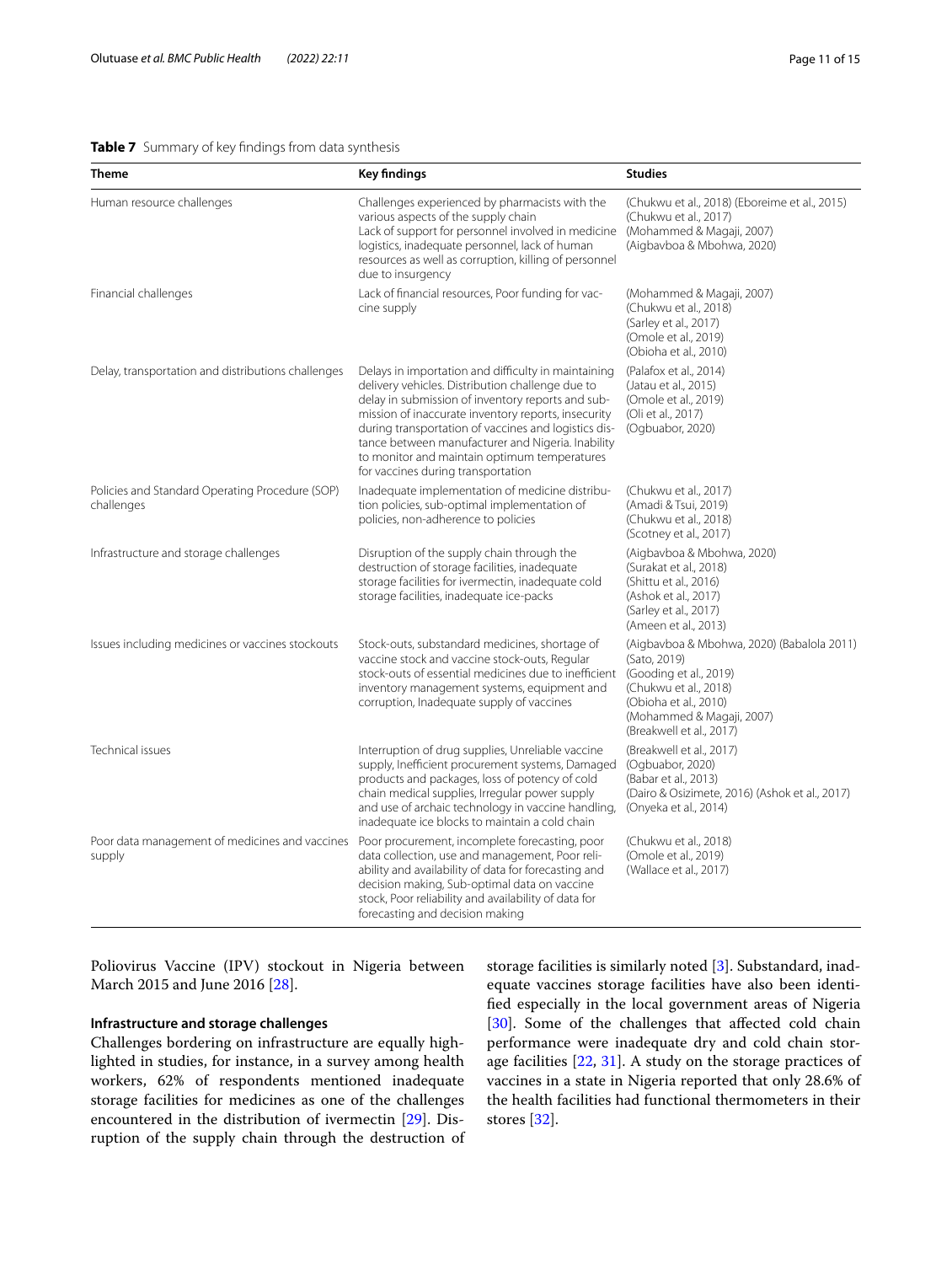#### **Issues including medicines or vaccines stockouts**

Other challenges commonly encountered include stockouts, substandard medicines, inadequate supply of vaccines, regular stock-outs of essential medicines due to inefficient inventory management systems  $[2, 3, 21, 33]$  $[2, 3, 21, 33]$  $[2, 3, 21, 33]$  $[2, 3, 21, 33]$  $[2, 3, 21, 33]$  $[2, 3, 21, 33]$  $[2, 3, 21, 33]$  $[2, 3, 21, 33]$  $[2, 3, 21, 33]$ . In a study on the impact of vaccine stockouts on the immunisation status of children, a lot of vaccine stockouts were reported [\[15](#page-14-1)]. Shortages and unreliable vaccine supply were reported as parts of the reasons for incomplete immunization and a barrier to immunisation uptake by children in some studies [\[20](#page-14-6), [33,](#page-14-19) [34\]](#page-14-20). Incomplete immunisation schedules due to an inadequate supply of vaccines have also been reported [\[18\]](#page-14-4).

#### **Technical issues**

Suboptimal medicine infrastructure, substandard or use of archaic equipment in handling vaccines as well as poor monitoring of the required standard temperatures for the vaccines are among technical issues often encountered in the supply chains for medicines in

<span id="page-11-0"></span>**Table 8** Study Setting of included articles

Nigeria [[3,](#page-13-2) [31](#page-14-17)]. Inadequate ice packs to maintain optimum temperatures in the cold chain was reported as a challenge during a study on Polio immunization challenges [[35\]](#page-14-21). Lack of stable power supply which leads to variability in temperatures of the vaccines has been reported as one of the challenges of vaccine supply management in Nigeria [\[36](#page-14-22)]. Another study in 52-lowmiddle income countries which includes Nigeria to determine the availability of asthma medications discovered inefficient procurement systems for the asthma medications in these countries [\[37](#page-14-23)] Irregular supply of vaccines has also been mentioned as one of the challenges encountered in Hepatitis B vaccination [[34](#page-14-20)]. Poor equipment and corruption are part of the identifed challenges associated with medicine supply chains in Nigeria [[2,](#page-13-1) [3](#page-13-2), [21](#page-14-7), [33](#page-14-19)].

#### **Poor data management of medicines and vaccines supply**

Poor data collection, quality and use of data were some of the vaccine supply chain challenges reported in a study

| <b>Authors</b>                        | <b>Study setting</b>                                                              |
|---------------------------------------|-----------------------------------------------------------------------------------|
| Palafox et al 2014                    | Urban                                                                             |
| Sato 2019                             | Setting is nationally representative                                              |
| Eboreime Ejemai, 2015                 | Four states, two Northern and two Southern states                                 |
| Jatau et al, 2015                     | Setting is nationally representative (All the seven<br>MDR-TB Centres in Nigeria) |
| Babar et al, 2013                     | Data is nationally representative                                                 |
| Scotney et al, 2017                   | Data is nationally representative                                                 |
| Breakwell, 2017                       | Data is nationally representative                                                 |
| Oli et al, 2017                       | South-East, Nigeria                                                               |
| Tobin-West C.I.; Alex-Hart B.A., 2011 | Khana Local Government, Rivers State                                              |
| Obioha et al., 2010                   | Data is nationally representative                                                 |
| Ashok et al., 2017                    | Data is nationally representative                                                 |
| Wallace et al., 2017                  | Data is nationally representative                                                 |
| Babalola 2011                         | Northern Nigeria                                                                  |
| Surakat et al., 2018                  | Eight local government areas in Ogun State                                        |
| Amadi & Tsui, 2019                    | Four states, Enugu, Imo, lagos and Port-Harcourt                                  |
| Aigbavboa & Mbohwa, 2020              | Data is nationally representative                                                 |
| Chukwu et al., 2018                   | Data is nationally representative                                                 |
| Chukwu et al., 2017                   | Abuja, Nigeria                                                                    |
| Mohammed & Magaji, 2007               | Kaduna State                                                                      |
| Ogbuabor, 2020                        | EnuguState                                                                        |
| Osadebe et al., 2017                  | Kano State                                                                        |
| Sarley et al., 2017                   | Data is nationally representative                                                 |
| Gooding et al., 2019                  | Data is nationally representative                                                 |
| Onyeka et al., 2014                   | Anambra State                                                                     |
| Ameen et al., 2013                    | Two local Government areas in Kwara State, Nigeria                                |
| Dairo & Osizimete, 2016               | Eleven Local Government areas in Ibadan                                           |
| Omole et al., 2019                    | The data is nationally representative                                             |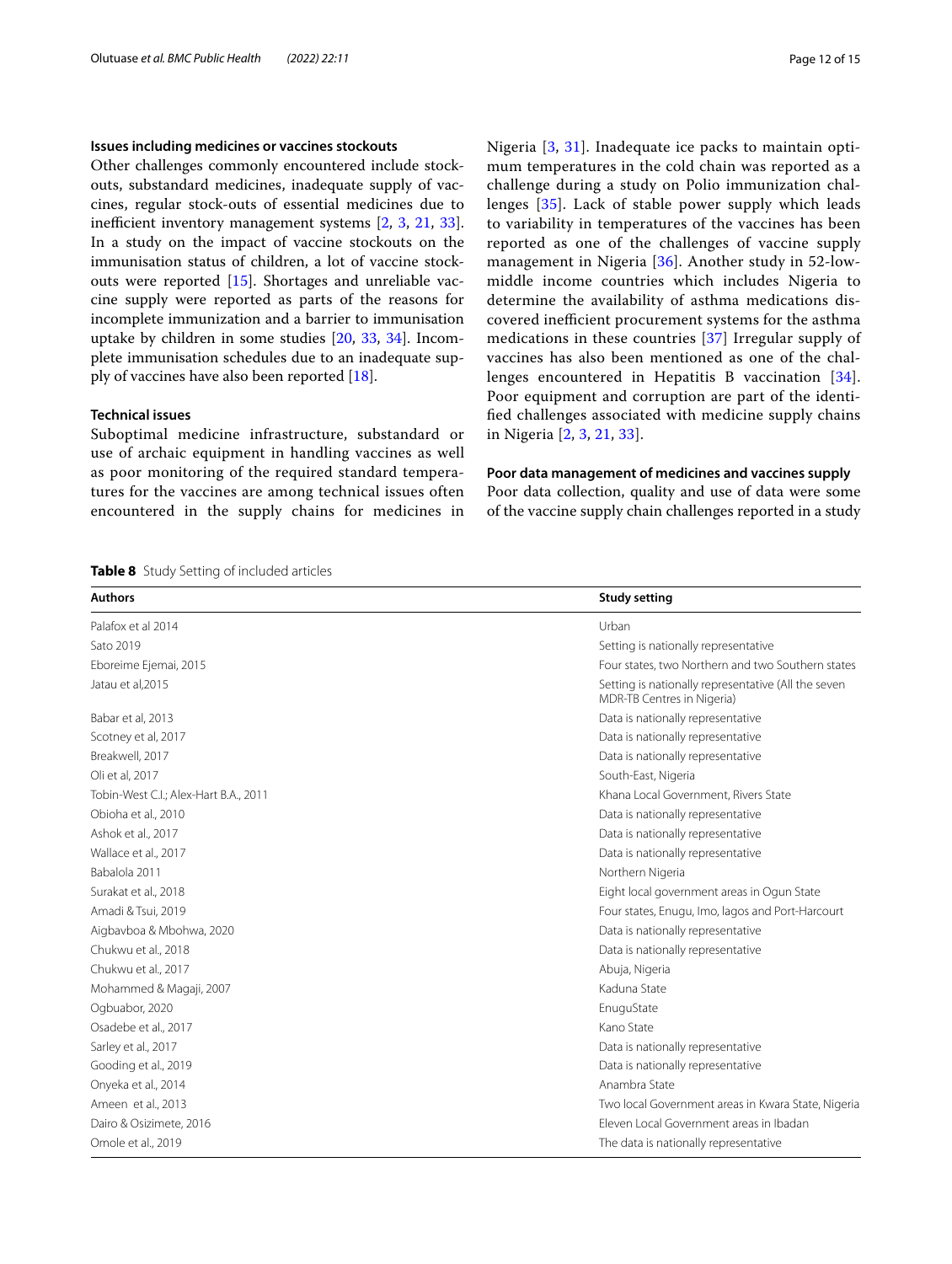in Lagos state Nigeria [[22\]](#page-14-8). Sub-optimal data on vaccine stock was also reported in a study on vaccine wastage in Nigeria [\[38\]](#page-14-24). Poor reliability and availability of data for forecasting and decision making were further reported [[23\]](#page-14-9).

#### **Rural‑urban or regional diferences**

Table [8](#page-11-0) summarises settings (rural, urban, or mixed residence) where the reviewed studies were conducted in Nigeria. Notably, studies focused specifcally on ruralurban diferences in medicine and vaccine supply chain systems or those comparing one region with another (north vs south, for example), are limited. Many of the reviewed studies used data from multiple centres across the country (or population-based surveys) [\[3,](#page-13-2) [8,](#page-13-11) [15,](#page-14-1) [20](#page-14-6), [22](#page-14-8)[–24](#page-14-12), [28](#page-14-14), [31](#page-14-17), [33](#page-14-19), [34,](#page-14-20) [37,](#page-14-23) [38\]](#page-14-24), and thus, maybe nationally representative. We note that study settings (rural or urban) were rarely clearly described in many of the reviewed papers. Nonetheless, most of the data, including those from multiple centres, for example, the seven multi-drug resistant tuberculosis (MDR-TB) centres [[24](#page-14-12)] were more likely to be from urban areas, and, thus, less likely to be nationally representative. This observation would mean some of the challenges reported in our study were probably underestimated as rural areas would normally be expected to experience even greater challenges associated with medicine and vaccine supply chain systems than urban centres in Nigeria. Where data from two or more local government areas (LGAs) were reported in the reviewed studies (Table  $8$ ), it may be expected that these cut across rural and urban areas in the respective states, since LGAs in Nigeria may have a mix of rural and urban centres. However, this is not necessarily the case in the present studies as some of the LGAs were indeed in urban settings, for example, the two LGAs studied in Kwara State (Ilorin East and Ilorin West) [[32\]](#page-14-18). Overall, these fndings suggest the need for future studies to prioritise rural-urban or regional diferences in medicine and vaccine supply chain systems in Nigeria.

#### **Discussion**

This scoping review summarises the current body of knowledge on challenges associated with medicines and vaccines supply chain system in Nigeria. Our key fndings implicate several challenges, particularly, those related to the key areas of medicines supply chain management in the country. Difficulty with medicine or vaccine selection, procurement, distribution, inventory management and storage infrastructure formed critical components of some of the challenges that mostly resulted in stock-outs of essential medicines in Nigeria. Challenges relating to medicines or vaccines stockouts were reported by the highest number of articles (n=8), while challenges relating to poor data management of medicines and vaccines supply were only reported by three articles. Furthermore, fnancial constraints, poor information management and inadequate human resources were identifed as parts of the challenges confronting the supply chains for medicines in the country.

Generally, our study found that frequent breakdown of vehicles coupled with poor road network system contributed to delay in the distribution of medicines in Nigeria and the fnding is consistent with reports from other low-middle income countries such as Malawi [\[39](#page-14-25)]. This is, however, not the case in high-income countries such as the United States of America, where distribution challenges identifed were more related to the lack of coordinated distribution of drug supplies especially during this present COVID-19 pandemic [[40\]](#page-14-26).

Challenges related to inefficient inventory control systems were consistently identifed in several of the reviewed studies contributing largely to regular stockouts of medicines. This finding agrees with the results of a study on procurement challenges conducted in South Africa which similarly identified inefficient inventory control systems as parts of the factors contributing to shortages of medicines in the country [[41](#page-14-27)]. Inadequate storage facilities, as well as an irregular power supply (necessary for maintaining cold chains vaccines), were common challenges reported in several articles reviewed in this study. These challenges could negatively impact the quality and efficacy of medicines and vaccines made available to patients. Our fndings are consistent with those of an Ethiopian study which similarly reported inadequate storage facility and inability to maintain optimum temperature for the cold chain as parts of the challenges associated with medicines and vaccines supply chain system in the country [[42\]](#page-14-28). Another study in Ethiopia also reported inadequate storage space for antiretroviral medicines and other HIV/AIDS-related products [[43\]](#page-14-29).

Weak policies, non-adherence and poor implementation of policies on medicines and vaccine supply identifed in this review have also been identifed in a systematic review on medicines management in India [[44\]](#page-14-30). Insurgency has also been a major challenge identifed in the medicines and vaccine supply chain in Nigeria and this was equally found in other countries around the world where insurgency have greatly impacted their healthcare delivery [[45](#page-14-31)]. Other countries that reported a disruption in medicine and vaccine supplies were due to natural disasters and pandemics such as COVID-19 [[40\]](#page-14-26). It is important to note that the challenges in Nigeria and other countries like Taiwan have been further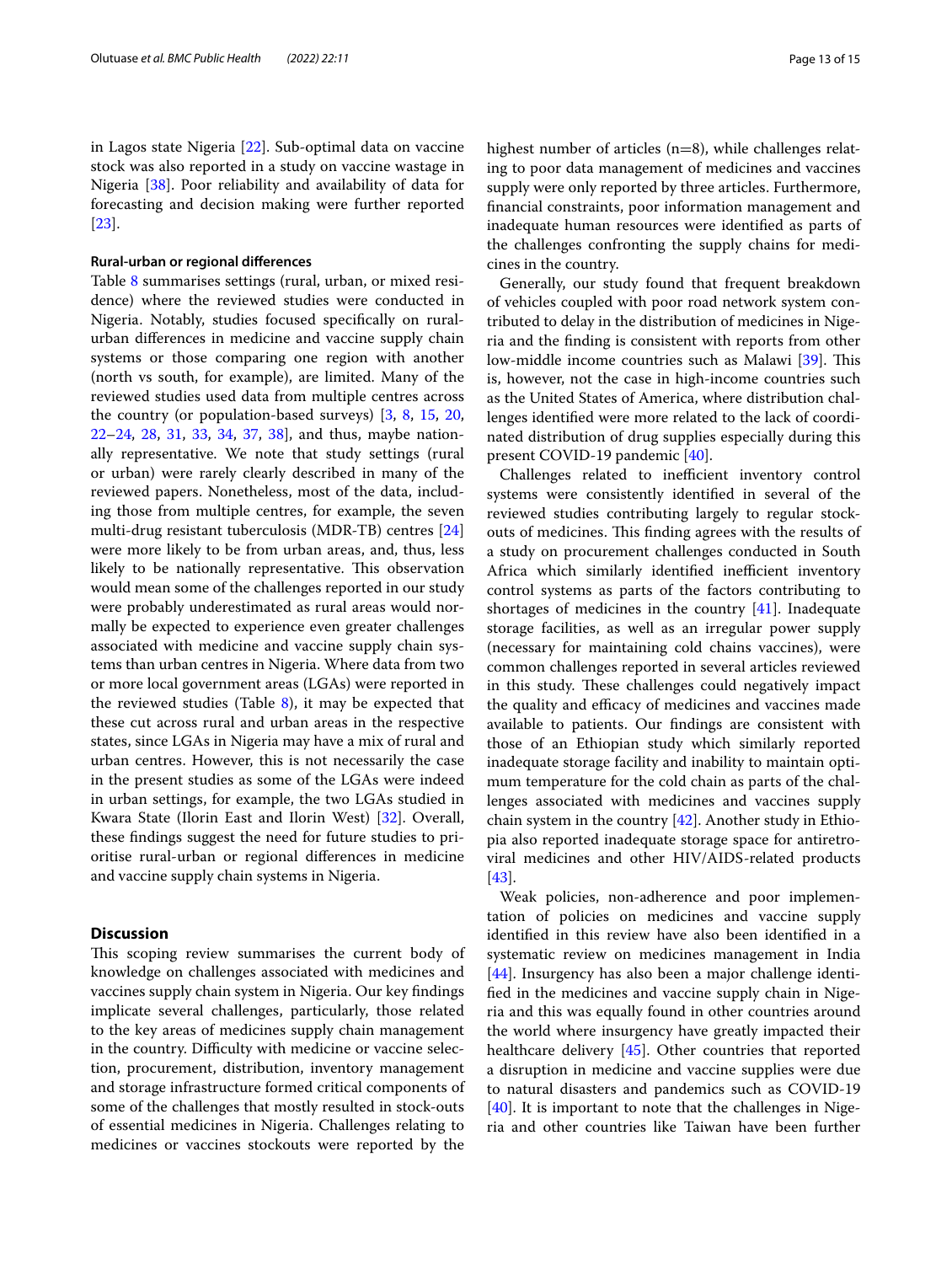complicated by the COVID-19 pandemic [\[46](#page-14-32), [47\]](#page-14-33). Financial challenges, corruption and lack of human resources which are other challenges identifed in this review have also been reported in Uganda [[48](#page-14-34)].

#### **Conclusion/ Recommendations**

This study provides a summary of the challenges associated with supply chain systems for medicines and vaccines in Nigeria. Our fndings revealed several challenges which contributed to frequent stockouts of essential medicines in the country. Stockouts would impact access to quality essential medicines thereby undermining eforts aimed at meeting one of the major targets of SDGs in Nigeria—access to safe, efective, quality, and afordable essential medicines and vaccines, for all. It is worth noting that the emergence of the COVID-19 global pandemic may have further complicated some of the challenges associated with medicines and vaccines supply chain in Nigeria. This suggests the need for creative context-specific approaches to addressing the challenges identifed in our study. Moreover, our study highlights the need for more studies, especially, with regards to the ruralurban, or regional diferences and in the context of the emergence of COVID-19 pandemic. Overall, the present study serves as a wake-up call to policymakers and regulators on the need to prioritise the critical sector of the supply chain system for medicines and vaccines in Nigeria. There is a need for effective strengthening of the system through adequate budgetary provision. Infrastructural development and regular availability of electricity supply are keys to the success of the supply chain system for medicines and vaccines in the country. Also, there is an urgent need for a deliberate efort aimed at efective implementation of relevant existing policies in the sector. This recommendation assumes greater importance given that a lack of stringent policy and weak implementation of existing policies were identifed as major challenges in many of the reviewed studies.

#### **Acknowledgement**

Special thanks to Dr Samuel O. Olutuase for the training on the use of Rayyan, a web-based systematic review software that was used in synthesizing the articles included in this study. We also appreciate his guide on the search strategy and methodology of this study.

#### **Authors' Contributions**

VOO and CJI designed the study and drafted the manuscript. VOO, CJI, CPA, EOA and VK contributed to the analysis and interpretation of fndings and revi‑ sions. All authors agreed on the fnal manuscript draft.

#### **Funding**

This research received no specific grant from any funding agency in the public, commercial or not-for-proft sectors.

#### **Availability of data and materials**

The datasets used and/or analysed during the current study are available from the corresponding author on reasonable request.

#### **Declaration**

**Ethics approval and consent to participate**

Not applicable

#### **Consent for publication**

Not applicable.

**Competing interests** None declared.

# **Author details**

<sup>1</sup> Department of Clinical Pharmacy and Pharmacy Practice, University of Jos, Jos, Nigeria. <sup>2</sup> Department of Nursing & Midwifery, Faculty of Medicine and Health Sciences, Stellenbosch University, Stellenbosch, South Africa. <sup>3</sup> Department of Nursing, Christian Service University College, Kumasi, Ghana. Collaborative Genomics and Translation Group, Centre for Precision Health, School of Medical and Health Sciences, Edith Cowan University, Joondalup, Western Australia 6027, Australia. <sup>5</sup> Nepal Development Society, Butwal, Nepal.

#### Received: 23 May 2021 Accepted: 1 December 2021 Published online: 05 January 2022

#### **References**

- <span id="page-13-0"></span>1. United Nations Organisation. Transforming our world: The 2030 agenda for sustainable development. 2016.
- <span id="page-13-1"></span>2. Chukwu OA, Chukwu U, Lemoha C. Poor performance of medicines logistics and supply chain systems in a developing country context: lessons from Nigeria. J Pharm Heal Serv Res. 2018;9:289–91.
- <span id="page-13-2"></span>3. Aigbavboa S, Mbohwa C. The headache of medicines' supply in Nigeria: An exploratory study on the most critical challenges of pharmaceutical outbound value chains. In: Procedia Manufacturing. Elsevier B.V. 2020:336–43. <https://doi.org/10.1016/j.promfg.2020.02.170>.
- <span id="page-13-3"></span>4. Amadi C, Tsui EK. How the quality of essential medicines is perceived and maintained through the pharmaceutical supply chain: A perspective from stakeholders in Nigeria. Res Soc Adm Pharm. 2019;15:1344–57. <https://doi.org/10.1016/j.sapharm.2018.11.011>.
- <span id="page-13-4"></span>5. Ogbonna BO. National Drug Distribution in Nigeria ; Implications for the Goals of National National Drug Distribution in Nigeria ; Implications for the Goals. Eur J Pharm Med Res. 2016;3:1–4.
- <span id="page-13-5"></span>6. Yadav P. Health product supply chains in developing countries: Diagnosis of the root causes of underperformance and an agenda for reform. Heal Syst Reform. 2015;1:142–54.
- <span id="page-13-6"></span>7. Akinyandenu O. Counterfeit drugs in Nigeria: A threat to public health. African J Pharm Pharmacol. 2013;7:2571–6.
- <span id="page-13-11"></span>8. Chukwu OA, Ezeanochikwa VN, Eya BE. Supply chain management of health commodities for reducing global disease burden. Res Soc Adm Pharm. 2017;13:871–4. [https://doi.org/10.1016/j.sapharm.2016.08.008.](https://doi.org/10.1016/j.sapharm.2016.08.008)
- <span id="page-13-9"></span>9. Fatokun O. Curbing the circulation of counterfeit medicines in Nigeria. Lancet. 2016;388:2603. [https://doi.org/10.1016/S0140-6736\(16\)32121-3.](https://doi.org/10.1016/S0140-6736(16)32121-3)
- 10. Maternal N and CHP (MNCH2). Improving reliability of drugs and medical supplies throough integrated supply chain management. 2016.
- <span id="page-13-7"></span>11. Hasan S, Wanyanga W. Pharmaceutical Sector Profle : Kenya Global UNIDO Project. Strengthening the local production of essential generic drugs in the least developed and developing countries. 2011.
- <span id="page-13-8"></span>12. Ogbonna BO, Ilika AL, Nwabueze S. National Drug Policy in Nigeria, 1985-2015. World J Pharm Res. 2015;4:248–64.
- <span id="page-13-10"></span>13. Peters M, Godfrey CM, Mcinerney P, Baldini Soares C, Khalil H, Parker D. 2017 Guidance for the Conduct of JBI Scoping Reviews. Joana Briggs Inst Rev Man. 2017;141–6. [https://www.researchgate.net/publication/31971](https://www.researchgate.net/publication/319713049_2017_Guidance_for_the_Conduct_of_JBI_Scoping_Reviews?enrichId=rgreq-2c63bf47a03bf1c379fed09bf9a175b4-XXX&enrichSource=Y292ZXJQYWdlOzMxOTcxMzA0OTtBUzo1NDA5MDcxMjY4ODY0MDBAMTUwNTk3MzcxNjg4MA%3D%3D&el=1_x_2&) [3049\\_2017\\_Guidance\\_for\\_the\\_Conduct\\_of\\_JBI\\_Scoping\\_Reviews?](https://www.researchgate.net/publication/319713049_2017_Guidance_for_the_Conduct_of_JBI_Scoping_Reviews?enrichId=rgreq-2c63bf47a03bf1c379fed09bf9a175b4-XXX&enrichSource=Y292ZXJQYWdlOzMxOTcxMzA0OTtBUzo1NDA5MDcxMjY4ODY0MDBAMTUwNTk3MzcxNjg4MA%3D%3D&el=1_x_2&) enrichId=[rgreq-2c63bf47a03bf1c379fed09bf9a175b4-XXX&enrichSour](https://www.researchgate.net/publication/319713049_2017_Guidance_for_the_Conduct_of_JBI_Scoping_Reviews?enrichId=rgreq-2c63bf47a03bf1c379fed09bf9a175b4-XXX&enrichSource=Y292ZXJQYWdlOzMxOTcxMzA0OTtBUzo1NDA5MDcxMjY4ODY0MDBAMTUwNTk3MzcxNjg4MA%3D%3D&el=1_x_2&) ce=[Y292ZXJQYWdlOzMxOTcxMzA0OTtBUzo1NDA5MDcxMjY4ODY0MD](https://www.researchgate.net/publication/319713049_2017_Guidance_for_the_Conduct_of_JBI_Scoping_Reviews?enrichId=rgreq-2c63bf47a03bf1c379fed09bf9a175b4-XXX&enrichSource=Y292ZXJQYWdlOzMxOTcxMzA0OTtBUzo1NDA5MDcxMjY4ODY0MDBAMTUwNTk3MzcxNjg4MA%3D%3D&el=1_x_2&) [BAMTUwNTk3MzcxNjg4MA%3D%3D&el](https://www.researchgate.net/publication/319713049_2017_Guidance_for_the_Conduct_of_JBI_Scoping_Reviews?enrichId=rgreq-2c63bf47a03bf1c379fed09bf9a175b4-XXX&enrichSource=Y292ZXJQYWdlOzMxOTcxMzA0OTtBUzo1NDA5MDcxMjY4ODY0MDBAMTUwNTk3MzcxNjg4MA%3D%3D&el=1_x_2&)=1\_x\_2&.